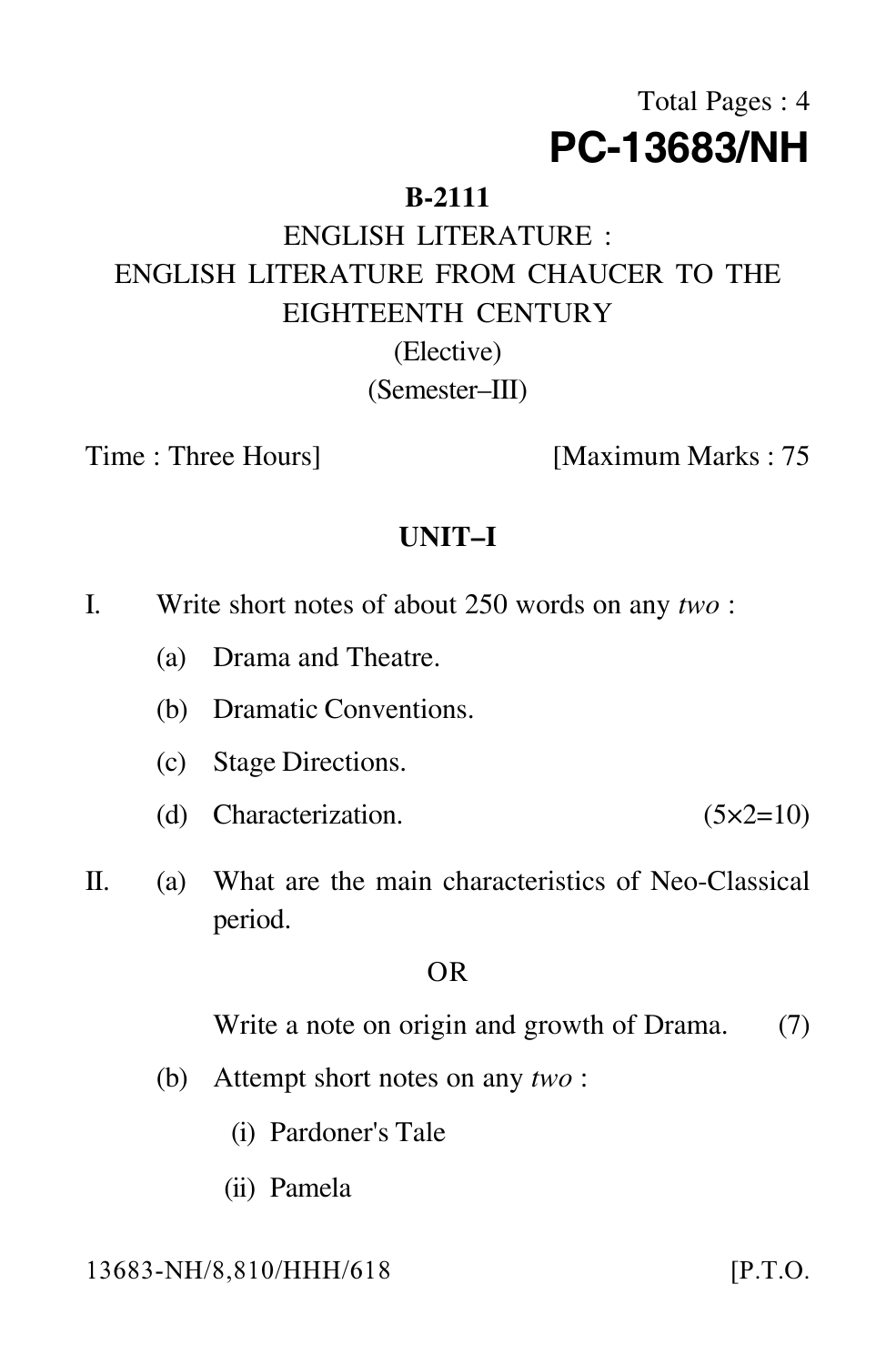- (iii) Dr. Faustus.
- (iv) The Rape of the Lock.  $(3x2=6)$

#### **UNIT–II**

III. (a) Discuss in detail the Shakespeare's presentation of the character of Caesar in "Julius Caesar".

#### OR

Is Brutus a Hero of the play "Julius Caesar" ? (7)

(b) Attempt *one* passage for the Reference to the Context : That Caesar is more dangerous than he. We are two lions littered in one day,

And I the elder and more terrible.

And Caesar shall go forth.

### OR

Cassius, Be not deceived: if I have veil'd my look,

I turn the trouble of my countenance

Merely upon myself. Vexed I am

Of late with passions of some difference,

Conceptions only proper to myself,

Which give some soil perhaps to my behaviours; (4)

IV. (a) Can "She Stoops to Conquer" be regarded as a comedy of manners ?

#### OR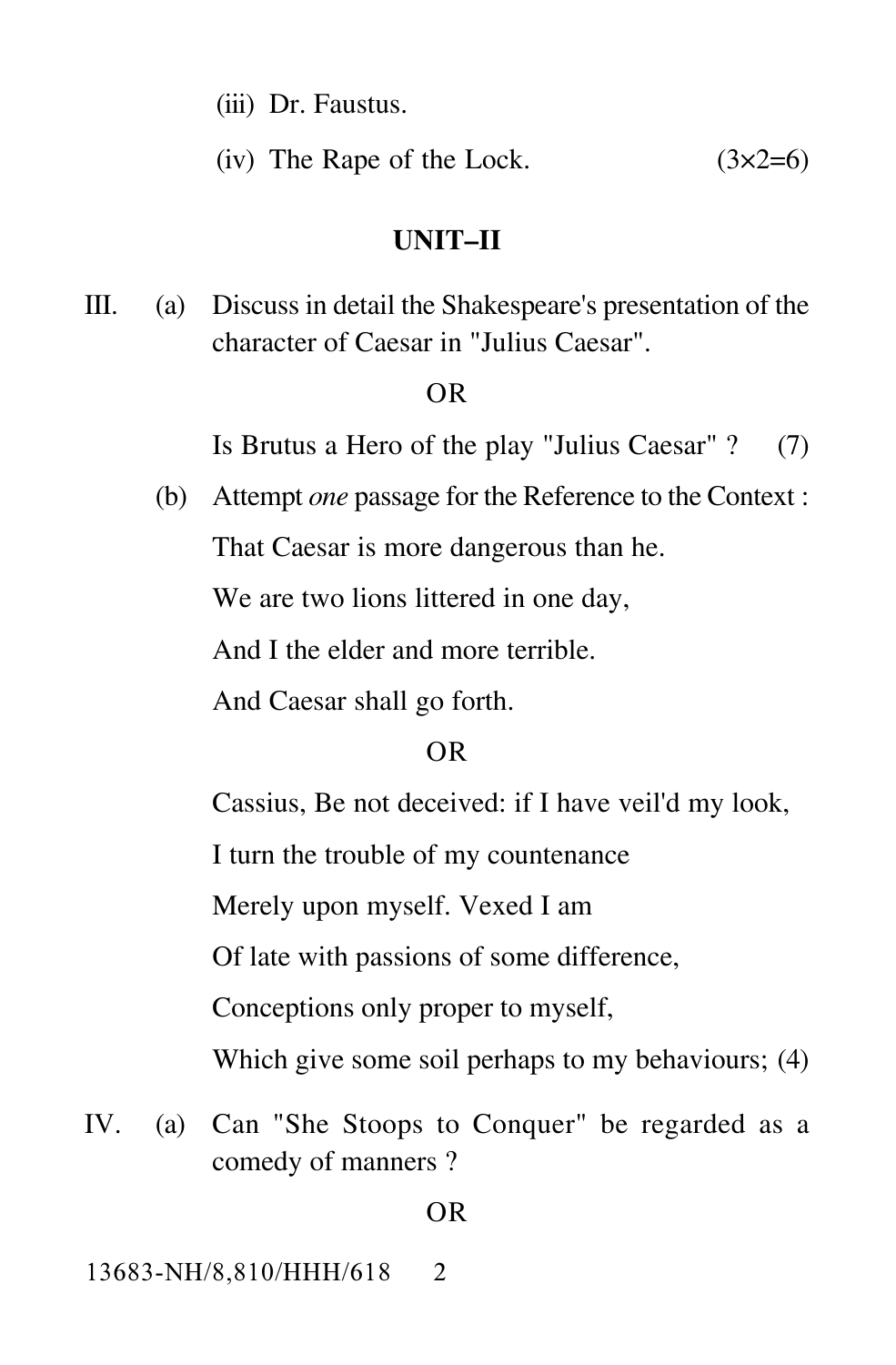Describe the Character-sketch of Mr. Hard castle in "She Stoops to Conquer". (7)

(b) Attempt *one* passage for the Reference to the Context :

I'm glad you're come, Neville, my dear. Tell me, Constance, how do I look this evening ? Is there anything whimsical about me ? Is it one of my welllooking days, child? Am I in face to-day?

#### OR

He's a very singular character, I assure you. Among women of reputation and virtue he is the modestest man alive; but his acquaintance give him a very different character among creatures of another stamp : you understand me. (4)

#### **UNIT–III**

- V. Answer each question in about 30 words :
	- (a) Write a short note on humour as used in *She Stoops to Conquer.*
	- (b) Why does Antony shake hands with the conspirators?
	- (c) How is She Stoops to Conquer A Satire?
	- (d) Comment on the subtitle of the play.
	- (e) What did Calpurnia dream about Caesar.
	- (f) Who says Et Tu Brute ? When are these words spoken and why.
	- (g) Whom does Antony call the choice and masters of this age and why.